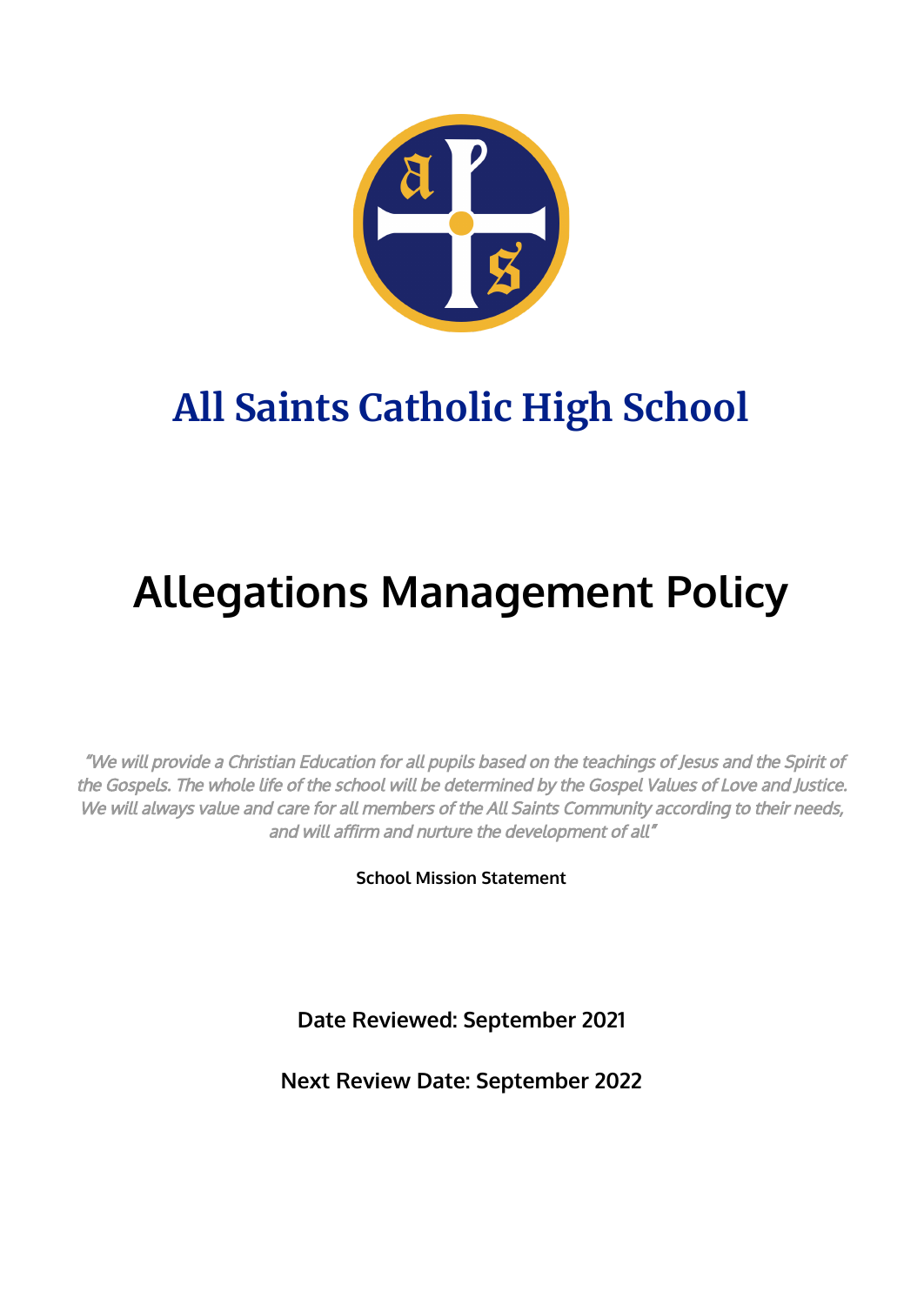# **Introduction**

All schools and education settings have a duty to promote and safeguard the welfare of children who are students. All staff members in the school are made aware of this policy as part of their induction. As part of the annual safeguarding training, staff will be asked to revisit this policy and refresh their awareness and understanding of it.

The procedure documented within this policy must be followed in any case where there is an allegation made about a teacher, supply staff, other member of staff, volunteer or contractors at the school, and may meet the Harm Threshold or is a 'low-level' concern.

#### **How Concerns Arise**

Concerns about possible abuse of children by staff will usually arise in one of two ways, either:

- A direct allegation by a pupil or third party, for example a parent
- An observation by a member of staff that the behaviour of a colleague is inappropriate or potentially or actually abusive.

In either case the concern must be recorded and reported to the headteacher immediately, unless the allegations are about the headteacher in which case, it must be reported to the chair of governors (jthornhill@allsaintschs.org.uk). If the headteacher is absent the allegation should be reported to the teacher in charge.

As this is a **statutory duty**, it is expected that all members of staff in school, where they have concerns, will report them in accordance with this policy. If a child has been harmed, the school's child protection procedures should be followed and a referral made into Knowsley's Multi-Agency Safeguarding Hub (MASH).

Once an allegation has been made the Allegations Management Process should be followed. (See Allegations Management Process Flow Chart - **Appendix 1**)

#### **Allegations that Meet the Harm Threshold**

Governing bodies and proprietors should ensure there are procedures in place to manage concerns/allegations against staff (including volunteers) that might indicate they would pose a risk of harm to children (The [Harm](https://www.gov.uk/guidance/making-barring-referrals-to-the-dbs#what-is-the-harm-test) Test).

- Behaved in a way that has harmed a child, or may have harmed a child;
- Possibly committed a criminal offence against or related to a child; or
- Behaved towards a child or children in a way that indicates he or she would pose a risk of harm to children.
- Behaved or may have behaved in a way that indicates they may not be suitable to work with children

Para. 388 - Keeping Children Safe in Education, September 2021

\* This includes behaviour that may have happened outside of school, that might make an individual unsuitable to work with children; this is known as Transferable Risk. Where appropriate an assessment of transferable risk with whom the person works should be undertaken. If in doubt, seek advice from Local Authority Designated Officer (LADO).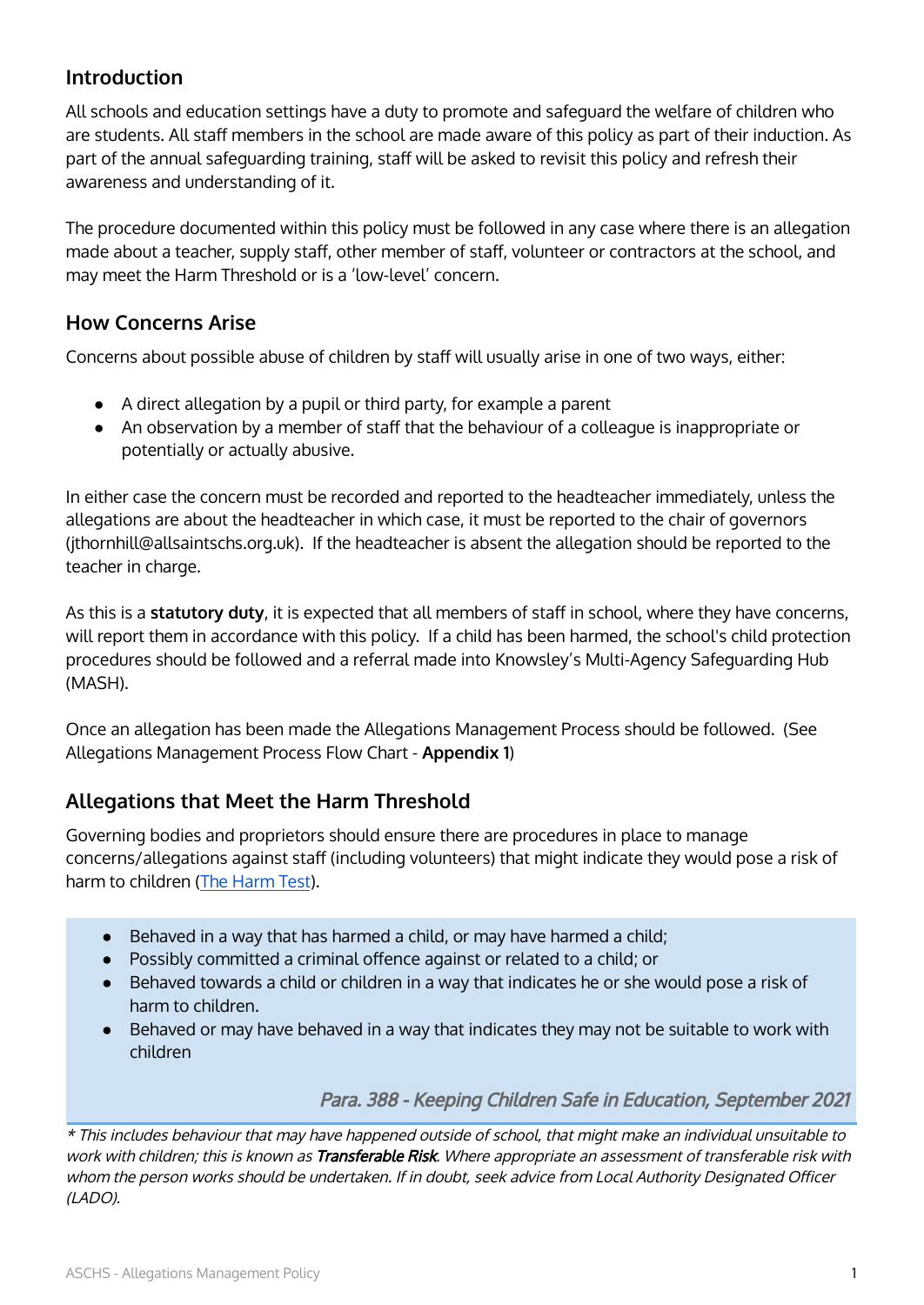# **Initial Action**

Should the school identify that a child has been harmed or that there may be an immediate risk of harm, or if the situation is an emergency, they should contact children's social care via Knowsley Multi-Agency Safeguarding Hub (MASH) and as appropriate the Knowsley Vulnerable Persons Unit (VPU) in the police immediately.

The headteacher or chair of governors will ensure that they give consideration to:

- **Looking after the welfare of the child** The Designated Safeguarding Lead (DSL) will be responsible for ensuring the child is not at risk and referring cases of suspected abuse to Knowsley MASH.
- **Investigating and supporting the individual subject to the allegation** The headteacher or chair of governors should discuss the case with the LADO, including the nature, content and context of the allegation and agree a course of action.

In order to proceed, the headteacher or chair of governors will ensure that they have a full understanding of the nature of the allegation made by a member of staff or third party, only speaking to the child if it is unavoidable or it is the child making the allegation.

The procedures for dealing with allegations need to be applied with common sense and judgement. Allegations need to be dealt with quickly, fairly and consistently. Many cases may well either not meet the criteria set out, or may do so without warranting consideration of either the police or children's social care.

As part of the Service Level Agreement (SLA) they may choose to seek advice and support from the Local Authority Education Safeguarding Officer.

**No one** in the school should investigate the incident; interviewing either, those directly involved or any witnesses, as this could jeopardise any future police investigation and potentially prejudice a fair hearing at a later date.

The headteacher or chair of governors will simply establish that:

- An allegation has been made
- Who was involved including their full name, address and date of birth
- If the individual was in school at the time of the allegation
- If the individual did or could have come into contact with the child
- The general nature of the allegation
- When and where the incident is alleged to have occurred
- If there were any witnesses / CCTV footage

The matter will not be discussed with the person who is the subject of the allegation at this stage; advice should be sought from LADO first.

This information can be recorded on the template initial record of concern sheet (See **Appendix 2**).

Allegations against a teacher who is no longer teaching should be referred to the police. Historical allegations of abuse should also be referred to the police.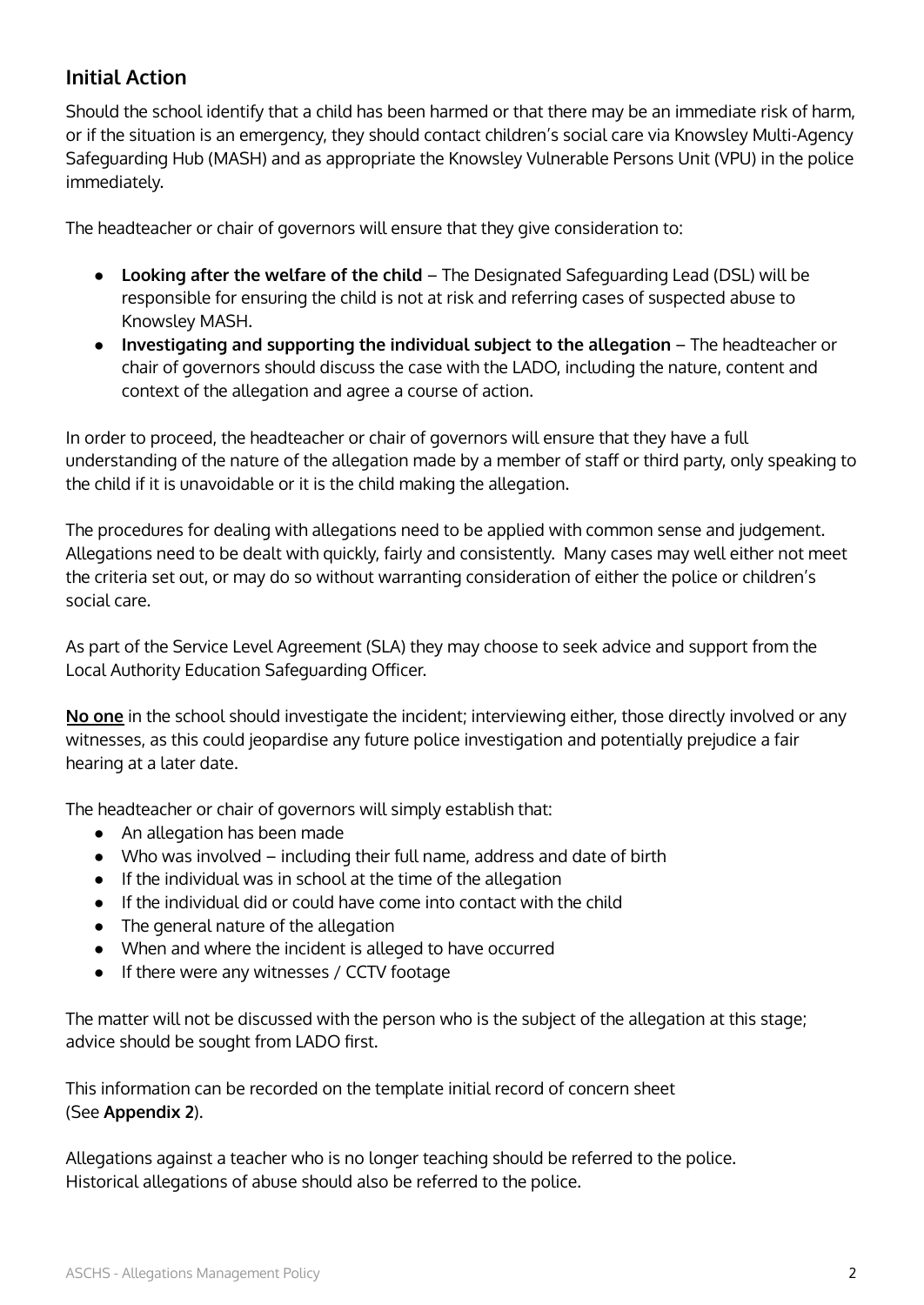Where the headteacher or chair of governors is concerned about the welfare of other children in the community or the member of staff's family, they should discuss these concerns with the DSL and make a risk assessment of the situation. It may be necessary for the DSL to make an additional referral into Knowsley MASH in regards to these children.

#### **Consultation and Referral**

Once the nature of the allegation has been established the headteacher or chair of governors (case manager) should determine if it meets any of the criteria set out in Section 3 above. If so, the case manager should immediately discuss the allegation with the Local Authority Designated Officer (LADO) on the same day.

In Knowsley the LADO can be contacted on **07766780354** or email CPconference@knowlsey.gov.uk.

It is important to ensure any allegation is taken seriously and advice can be sought by contacting the Education Safeguarding Officer with further support available via the school's safeguarding SLA.

If it is unclear whether the thresholds for referral into the LADO process has been reached the case manager can consult with the LADO before a formal referral is made.

At this stage, advice should be sought from the LADO with regards to informing the person subject to the allegation that an allegation has been made.

# **Initial Consideration Of The Allegation**

The purpose of the initial discussion is for the LADO and the case manager to consider the nature, content and context of the allegation and agree on a course of action. This will include a discussion to determine whether police involvement is necessary. The discussion may establish that the allegation is not demonstrably false or unfounded.

If the allegation is about physical contact, for example restraint, the strategy discussion or initial evaluation with the LADO should take into account that teachers and other school and college staff are entitled to use reasonable force to control or restrain children in certain circumstances, including dealing with disruptive behaviour.

Para. 348 - Keeping Children Safe in Education, September 2021

Further information about the use of reasonable force can be found at Paragraph 150 in Part 2 of KCSIE and <https://www.gov.uk/government/publications/use-of-reasonable-force-in-schools>

If the parents/carers of the child concerned are not already aware of the allegation the LADO will also discuss how and by whom they should be informed.

There may be some circumstances where the school may advise the parents/carers of an incident involving their child straight away, for example, if the child has been injured while at school or in a school related activity, and requires medical treatment.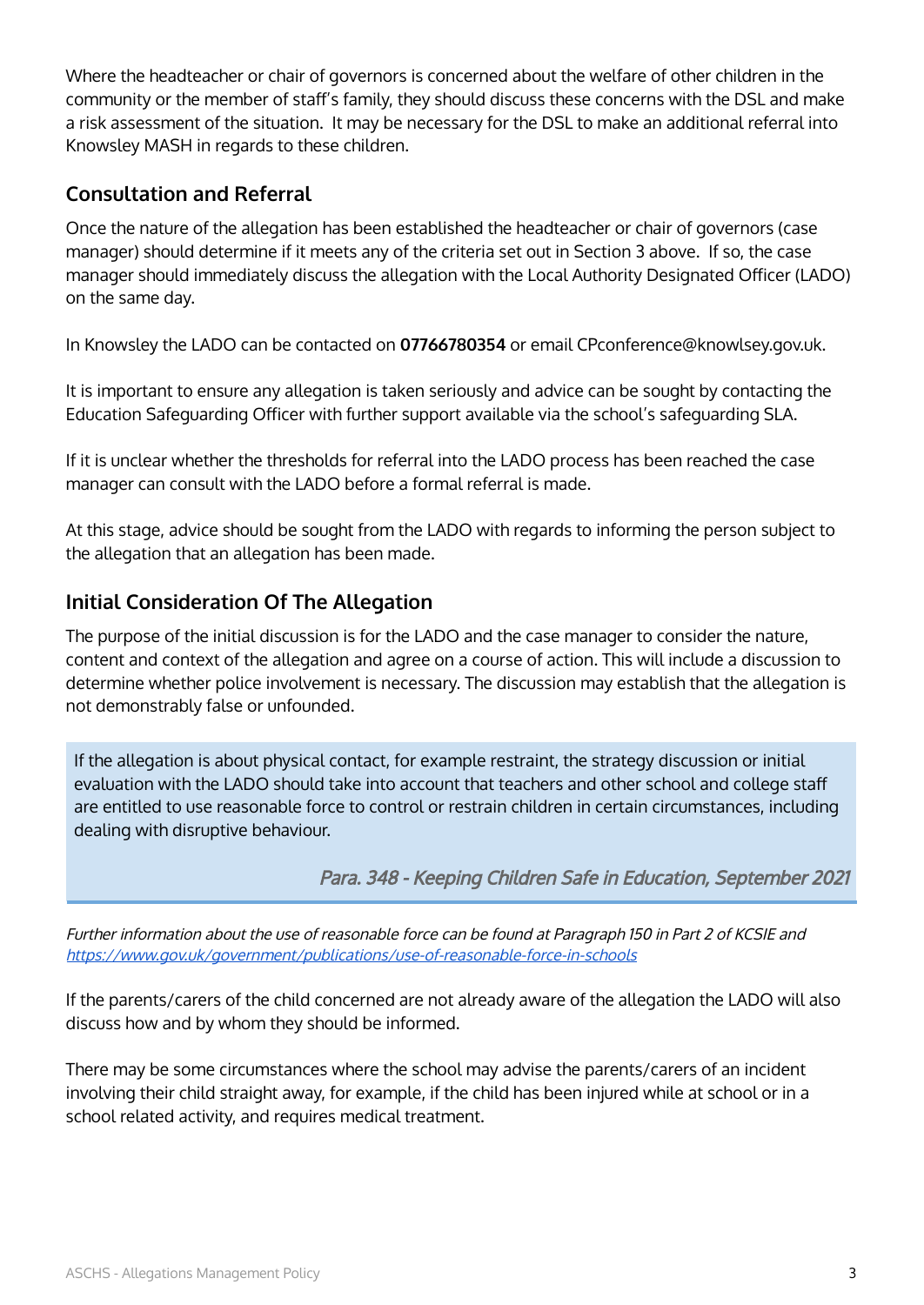The case manager will usually inform the individual who is subject to the allegation as soon as possible after consulting with the LADO. However, where a strategy discussion is needed, the decision to inform the individual will be deferred until after consultation with children's social care and the police has taken place, and there is agreement about what information can be disclosed to the person. Once the individual has been informed of the allegation, and if they are a member of a union or a professional association they will be advised to contact that organisation.

# **Strategy Meeting / Evaluation with the Police**

If the allegation is not demonstrably false or unfounded, a formal referral will be made to the LADO and in accordance with 'Working Together to Safeguard Children 2019', a meeting and strategy discussion will be convened.

There may be up to three strands in the consideration of an allegation:

- A police investigation of a possible criminal offence
- Enquiries and assessment under Section 47 of the Children Act 1989 if a child is in need of protection or under Section 17 of the Children Act 1989 if the child appears to be in need of services
- Consideration by the employer of disciplinary action in respect of the individual

The case manager will attend any strategy meeting, unless there are good reasons not to do so, and will provide details about the circumstances and context of the allegation and the pupil and member of staff concerned.

#### **Suspension**

An assessment of the possible risk of harm to children posed by the individual who is subject to the allegation must be undertaken and managed. This should be considered in relation to the child or children involved in the allegation, and any other children in the individual's home, work or community life. Suspension should not be an automatic response when an allegation is reported; all options to avoid suspension should be considered prior to taking that step.

Suspension will be considered in any case where:

- There is cause to suspect a child is at risk of significant harm
- The allegation is so serious that it might be grounds for dismissal

The case manager will consider carefully whether the circumstances of a case warrant a person being suspended from contact with the children until the allegation is resolved. Children's social care or the police may give their view to the LADO but they cannot require the case manager to suspend a member of staff or a volunteer. The case manager will consider the advice given and any risk assessments.

Based on assessments of risk, the following alternatives should be considered by the case manager before suspending a member of staff:

- Redeployment within the school or college so that the individual does not have direct contact with the child or children
- Providing an assistant to be present when the individual has contact with children
- Redeploy to alternative work in the school or college so the individual does not have unsupervised access to children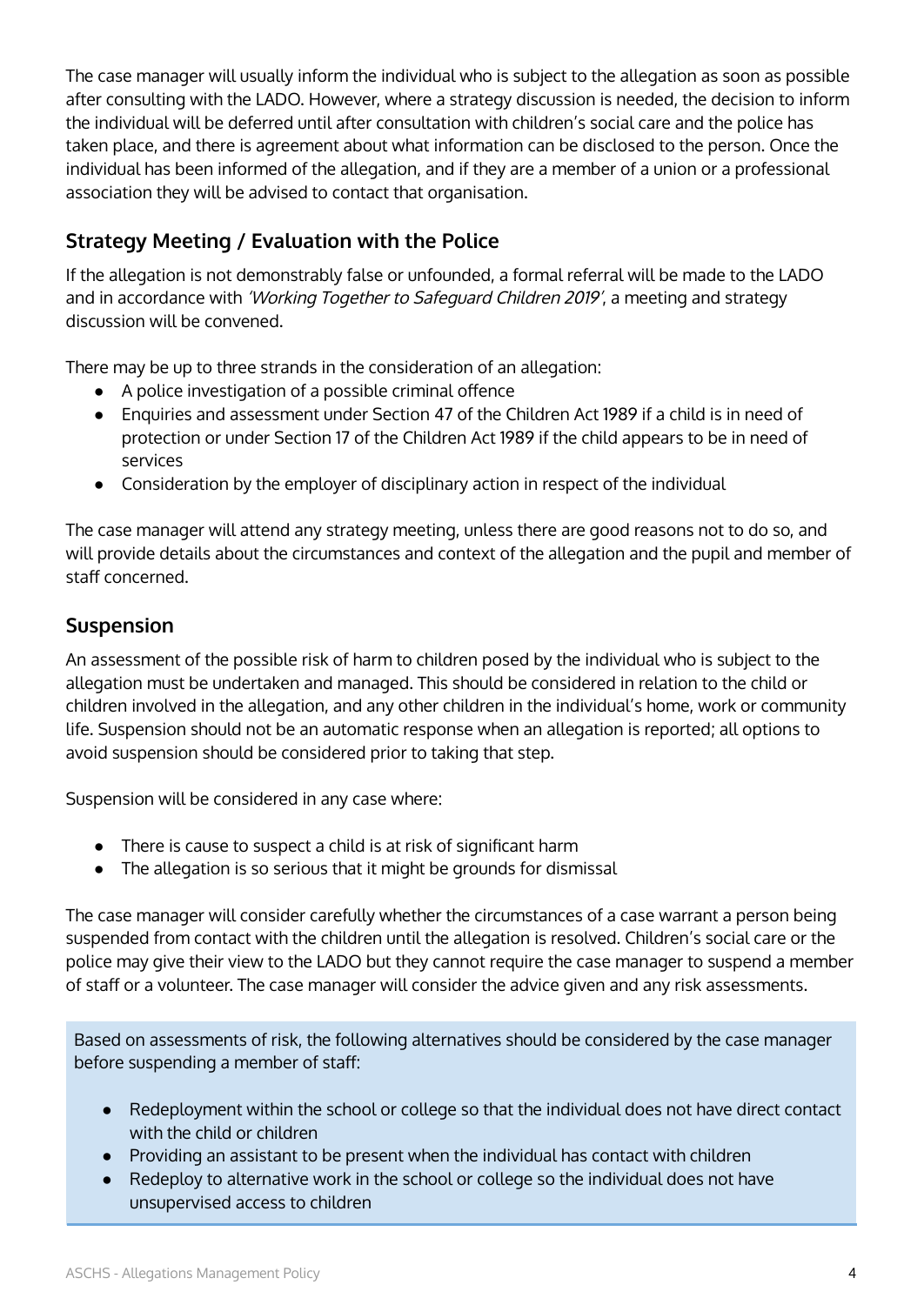- Moving the child or children to classes where they will not come into contact with the member of staff but this decision should only be made if it is in the best interests of the child or children and takes account of their views, making it clear that this is not a punishment and parents have been consulted; or
- Temporarily redeploying the member of staff to another role in a different location for example to an alternative school or college or work for the local authority or academy trust.

Para. 364 - Keeping Children Safe in Education, September 2021

Such alternatives allow time for an informed decision regarding moves to suspension; however, this will depend on the nature of the allegation.

In cases where suspension is considered necessary, the case manager will:

- Record the rationale and justification for such action
- Record what alternatives to suspension were considered and why they were rejected
- Give written confirmation within one working day, giving as much detail as appropriate for the reasons for the suspension
- Ensure the individual who has been suspended is fully supported, including contact details of their named contact within school.

# **Action where the Police or Local Authority Investigation IS NOT Necessary**

The case manager will discuss the next steps with the LADO if the complaint or allegation is such that:

- It is clear that a criminal and/or child protection enquiries are not necessary, or
- The strategy discussion or initial evaluation decides that is the case.

In such circumstances the options open depend on the nature and the circumstances of the allegation and the evidence and information available. The possible outcome will range from taking no further action to conducting formal disciplinary action that could lead to dismissal or a lesser formal warning.

# **Action where the Police or Local Authority Investigation IS Necessary**

The police or Crown Prosecution Service (CPS) should inform the case manager and LADO straight away if:

- It is decided to close an investigation without arrest or charge, or
- It has been decided not to prosecute after the person has been charged, or
- When a criminal investigation and any subsequent trial is complete.

In those circumstances the LADO will discuss in conjunction with the case manager and H.R. representatives whether any further action, including disciplinary action is appropriate and, if so, how to proceed.

# **Supporting Those Involved**

Employers have a duty of care to their employees. They should act to manage and minimise the stress inherent in the allegations process. The case manager should inform the individual who is subject to the allegation as soon as possible, explaining the likely course of action, and advise them to contact their trade union representative or a colleague for support. The case manager should also appoint a named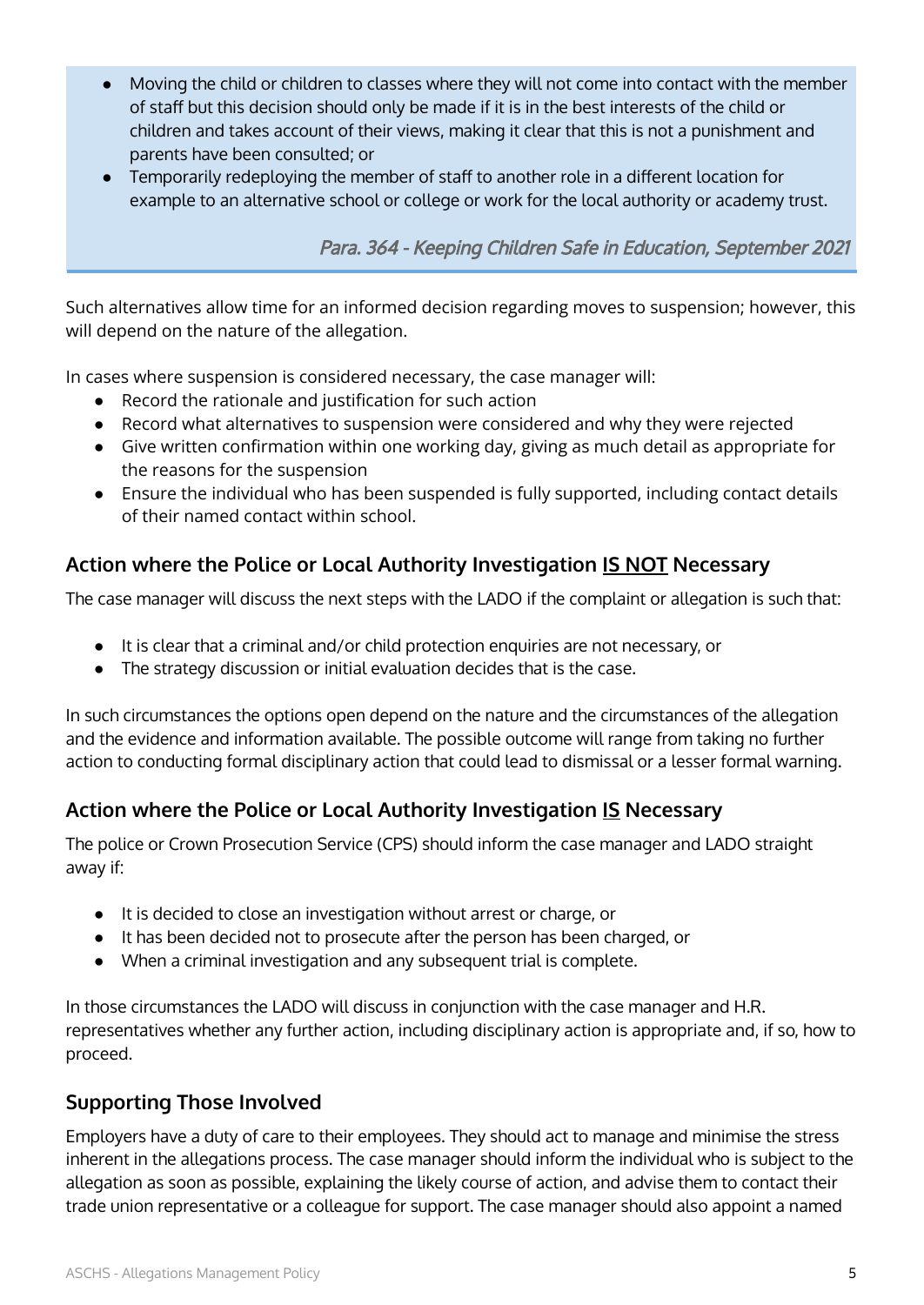representative to keep the individual informed of the progress of the case and consider what other support is appropriate for the individual.

Access to counselling or medical advice should be offered where appropriate and support via Knowsley's Occupational Health Services. The individual should not be prevented from having social contact with work colleagues and friends when they are suspended, unless there is evidence to suggest this may prejudice the gathering of evidence.

Parents or carers of the child or children involved should be formally told about the allegation as soon as possible. The case manager should consult the LADO, and where involved children's social care and/or the police, on what information can be disclosed. They should be kept informed about the progress of the case but only in relation to their child; no information can be shared regarding the staff member.

In cases where a child may have suffered significant harm, or there may be a criminal prosecution, children's social care, or the police as appropriate, should consider what support the child or children involved may need.

# **Confidentiality and Information Sharing**

In order to manage an allegation made against a member of staff effectively, the agencies involved should share all relevant information they have about the individual who is subject to the allegation, as well as about the alleged victim.

Any investigation will be done in confidence. Every effort will be made to maintain confidentiality and guard against unwanted publicity while an allegation is being investigated or considered.

Parents and carers should also be made aware of the requirement to maintain confidentiality and unwanted publicity about any allegations made against teachers in schools whilst investigations are in progress as set out in section 141F of the Education Act 2002 (see paragraphs 378-380).

Para. 371 - Keeping Children Safe in Education, September 2021

No one in the school may provide any information to the press or media that might identify an individual who is under investigation, unless and until the person is charged with a criminal offence. No one in the school may disclose any information to anyone about the details of an investigation, as this may prejudice the right of the person under investigation to a fair hearing.

The legislation imposing restrictions makes clear that "publication" of material that may lead to the identification of the teacher who is the subject of the allegation is prohibited. "Publication" includes "any speech, writing, relevant programme or other communication in whatever form, which is addressed to the public at large or any section of the public". This means that a parent who, for example, published details of the allegation on a social networking site would be in breach of the reporting restrictions (if what was published could lead to the identification of the teacher by members of the public).

Para. 378 - Keeping Children Safe in Education, September 2021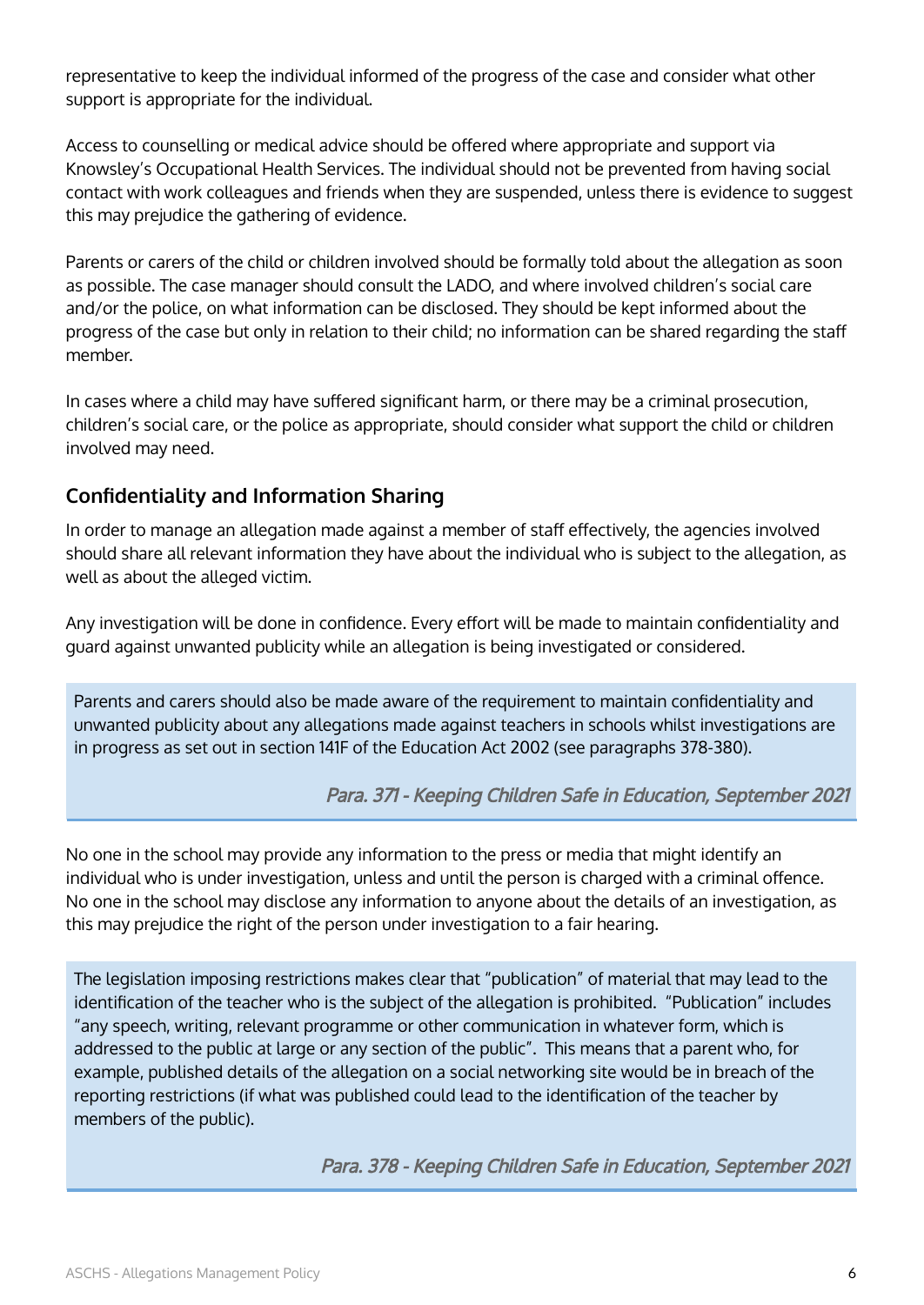The case manager should take advice from the designated officer, police and children's social care services to agree the following:

- Who needs to know, and importantly, exactly what information can be shared;
- How to manage speculation, leaks and gossip;
- What, if any, information can be reasonably given to the wider community to reduce speculation; and
- How to manage press interest if, and when, it should arise.

Para. 380 - Keeping Children Safe in Education, September 2021

Following the outcome of any criminal case, the case manager from school may wish to seek advice from the LA Communications Team in order to manage any media coverage at this time.

#### **Allegations Outcomes**

There are five defined terms that should be used when determining the outcome of allegation investigations.

- ➔ **Substantiated:** there is sufficient evidence to prove the allegation;
- ➔ **Malicious:** there is sufficient evidence to disprove the allegation and there has been a deliberate act to deceive or cause harm to the person subject of the allegation;
- ➔ **False:** there is sufficient evidence to disprove the allegation;
- → **Unsubstantiated:** there is insufficient evidence to either prove or disprove the allegation. The term, therefore, does not imply guilt or innocence; or
- → **Unfounded:** to reflect cases where there is no evidence or proper basis which supports the allegation being made.

#### Para. 381 - Keeping Children Safe in Education, September 2021

If the allegation is substantiated and the person is dismissed, resigns, or otherwise ceases to provide their services, or the school ceases to use the person's services; the employer has a legal duty to make a referral to the DBS for consideration of whether inclusion on the barred lists is required.

There is a legal requirement for schools and colleges to make a referral to the DBS where they remove an individual from regulated activity (or would have removed an individual had they not left), and believe the individual has:

- engaged in relevant conduct in relation to children and/or adults;
- satisfied the harm test in relation to children and/or vulnerable adults; or
- been cautioned or convicted of a relevant (automatic barring either with or without the right to make representations) offence.

Para. 329 - Keeping Children Safe in Education, September 2021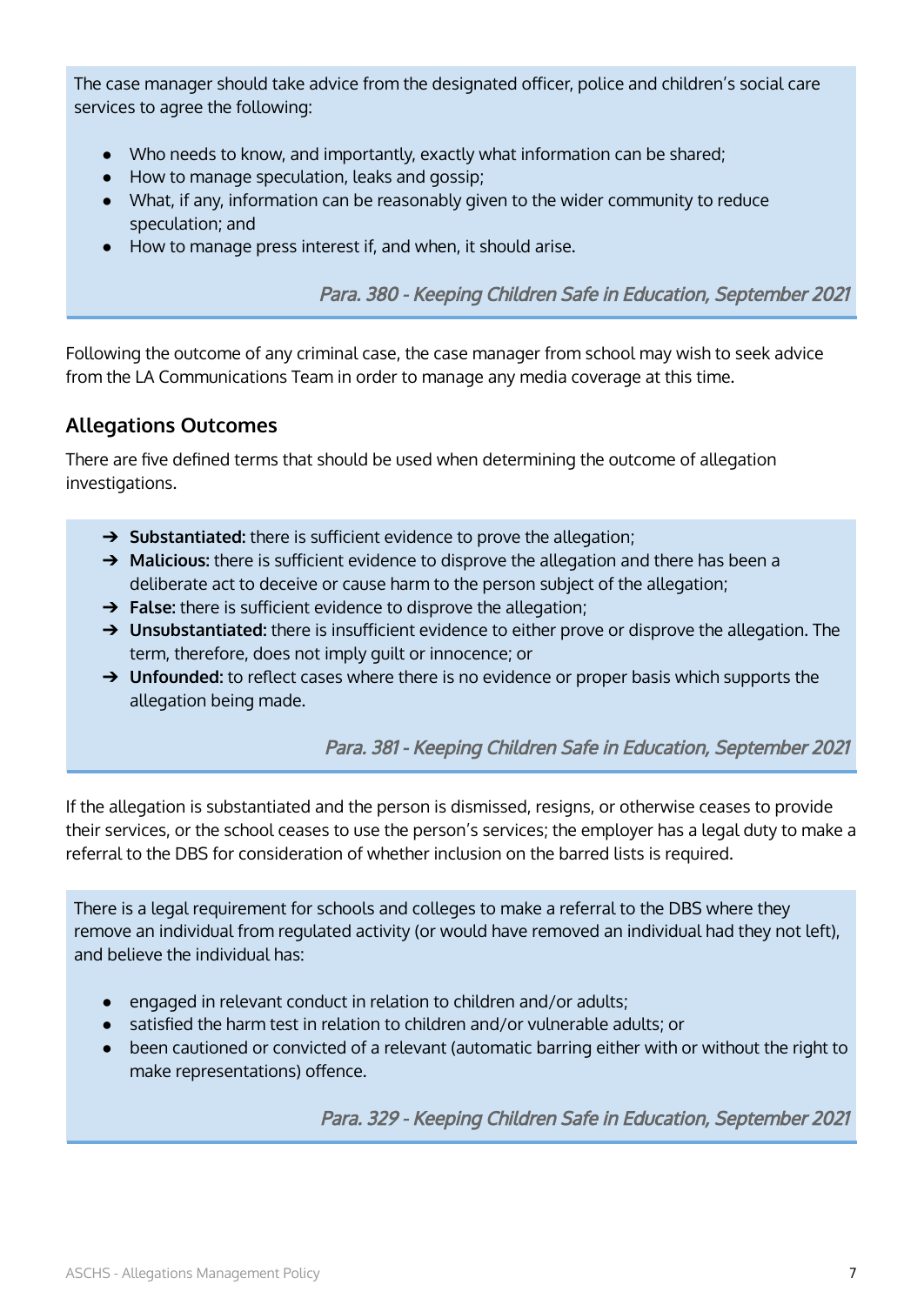If the substantiated allegation is in relation to a member of teaching staff, the case manager must consider whether to refer the matter to the Teaching Regulation Agency (TRA) to consider prohibiting the individual from teaching.

Following a police investigation or a prosecution the police should inform the LADO immediately of the outcome. The LADO will then discuss with the case manager whether any further action, including disciplinary action is appropriate, and if so how to proceed. Information provided by the police should also be used to inform the decision.

#### **Resignations and Settlement Agreements**

Where a person under investigation tenders their resignation, or ceases to provide their services, the investigation into the allegation will still need to be completed in accordance with the guidance.

It is important that every effort is made to reach a conclusion in all cases of allegations bearing on the safety or welfare of children, including any which the person concerned refused to cooperate with the process.

The school will not enter into "settlement agreements" (sometimes known as compromise agreements) by which if a person agrees to resign, the school agrees not to pursue disciplinary action and both parties agree a form of words to be used in any future reference.

# **Record Keeping**

If anyone in the school has any concerns regarding the behaviour or conduct of a member of staff, they must record and report the information to the headteacher or chair of governors.

The headteacher/chair of governors will ensure that the following information is kept on a person's confidential personnel file and a copy is also provided to the person concerned:

- A clear and comprehensive summary of any allegations made (**see Appendix 2**)
- Details of how the allegation was followed up and resolved
- A note of any action taken and decisions reached
- A declaration on whether the information will be referred to in any future reference

The purpose of the record is to enable accurate information to be given in response to any future request for a reference. It will provide clarification in cases where future DBS checks reveal information from the police about an allegation that did not result in a criminal conviction and it will help to prevent unnecessary reinvestigation if, as sometimes happens, an allegation resurfaces after a period of time.

At the conclusion of the investigation, if the person under investigation is exonerated, the school will write to the person confirming this, and send a copy to the LADO and place a copy on the person's personnel file.

#### **Cases in which an allegation was proven to be false, unsubstantiated or malicious will not be included in employer references.**

Details of allegations that are found to have been malicious should be removed from the personnel records, unless the individual gives their consent for retention of the information.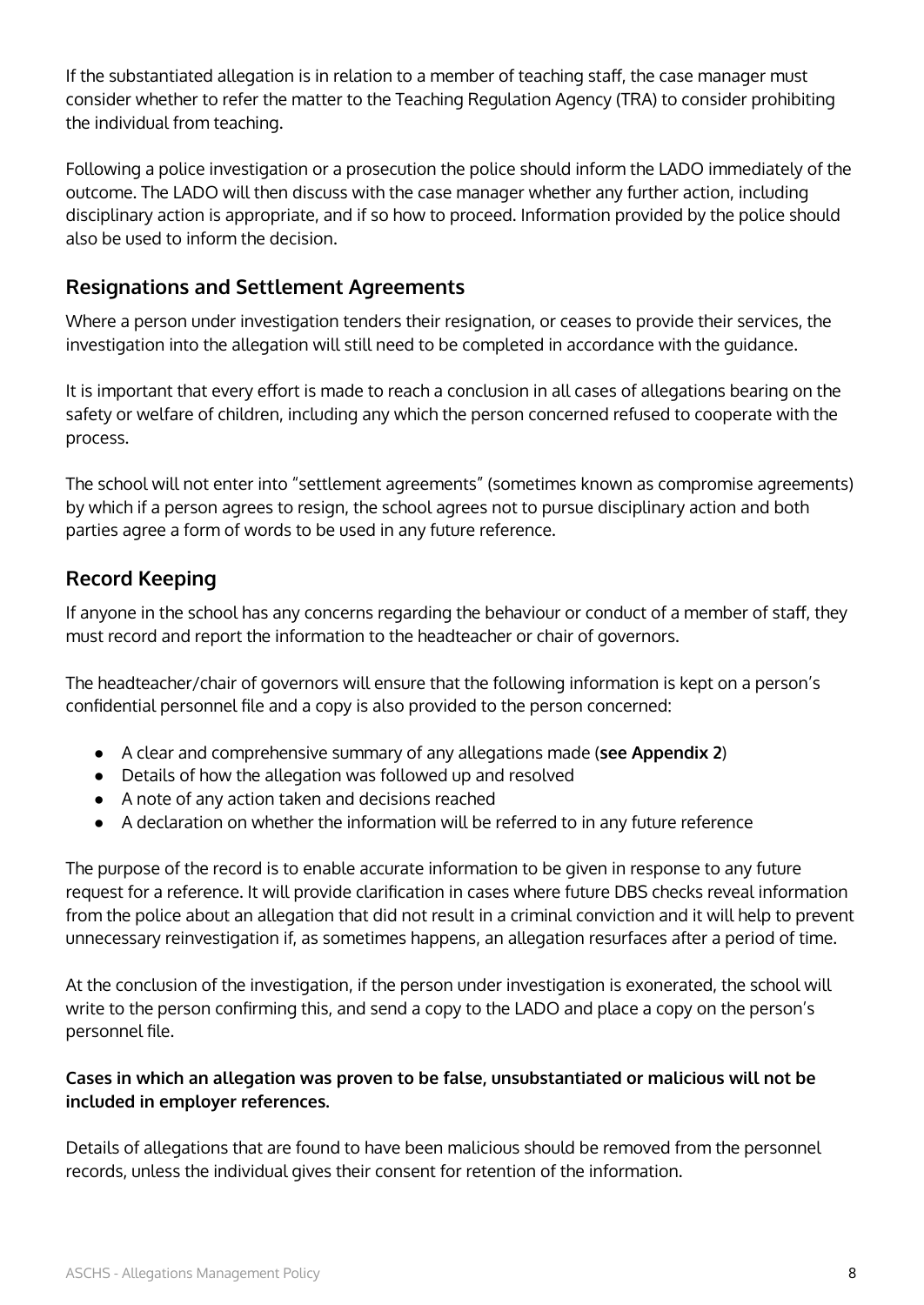# **Oversight and Monitoring**

The school will work closely with the LADO who has overall responsibility for oversight of the procedures for dealing with allegations.

The school will cooperate in supplying statistical information required by the LADO for DfE returns and Local Safeguarding Children Board monitoring purposes.

#### **Action on the Conclusion of the Case**

In cases where it is concluded that the person who has been suspended can return to work, the school will consider how best to facilitate this. Guidance and advice are usually provided via Human Resources or the LADO. Most people will benefit from some help and support to return to work after a stressful experience. Depending on the individual's circumstances, a phased return and/or the provision of a mentor to provide assistance and support in the short-term may be appropriate. The case manager should also consider how the person's contact with the child or children who made the allegation can best be managed if they are still attending the school.

### **Actions in Respect of Malicious Allegations**

In the rare event that an allegation is shown to have been deliberately invented or malicious, the headteacher will consider whether any disciplinary action is appropriate against the person who made it, if they are part of the school community.

The case manager should consider whether the child and/or the person who has made the allegation is in need of help or may have been abused by someone else and this is a cry for help. In such circumstances, a referral to children's social care may be appropriate.

The police will be asked to consider whether any action might be appropriate against the person responsible if they are outside the school community

# **Allegations Concerning Staff not Directly Employed by The School**

In some cases, the school will need to consider an allegation against an individual, not directly employed by them, and where the school disciplinary procedures do not fully apply. For example, supply teachers provided by an employment agency or business. In these cases, the school should ensure that although not the employer, all allegations are dealt with properly.

In no circumstances should a school or college decide to cease to use a supply teacher due to safeguarding concerns, without finding out the facts and liaising with the local authority designated officer (LADO) to determine a suitable outcome. Governing bodies and proprietors should discuss with the agency or agencies where the supply teacher is working across a number of schools or colleges, whether it is appropriate to suspend the supply teacher, or redeploy them to another part of the school, whilst they carry out their investigation.

Para. 357 - Keeping Children Safe in Education, September 2021

In managing allegations made against supply staff the following should be considered;

Agencies should be fully involved and co-operate in any enquiries from the LADO, police or children's social care.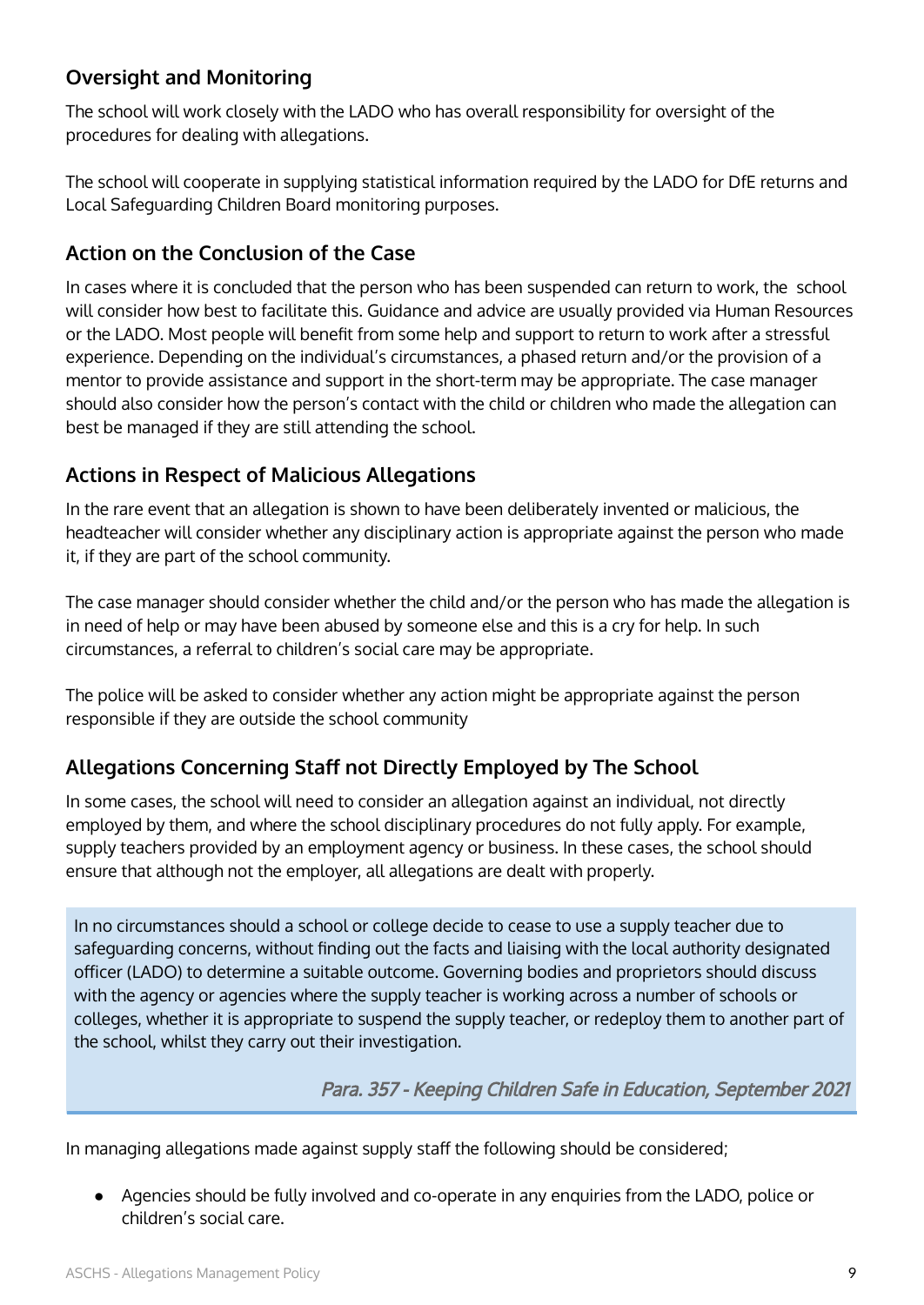- The school will usually take the lead as they have direct access to children or other school staff.
- Supply staff, although not employed by the school, are under the supervision, direction and control of the governing body when working in a school.
- Supply staff should be advised to contact their trade union representative if they have one, or a colleague for support.
- The allegations management meeting, which is often arranged by the LADO, should address issues such as information sharing, to ensure that any previous concerns or allegations known to the agency are taken into account by the school during the investigation.

It is imperative that when using an agency, the school should inform the agency of its process for managing allegations. This may also include inviting the agency's human resource manager or equivalent to meetings so they can be kept up to date with information about its policies.

# **Concerns that Do Not Meet the Harm Threshold**

The aim of addressing concerns that do not meet the harm is to encourage an open and transparent culture in school where early identification of inappropriate, problematic and concerning behaviour can be addressed in order to minimise the risk and opportunity of abuse. Such concerns may arise in a number of ways and be reported by different sources. For example, suspicion, complaint or disclosure made by a child, parent or other adult within or outside of the organisation or as a result of vetting checks undertaken. Keeping Children Safe in Education 2021 refers to these incidents as 'low-level' concerns.

The term 'low-level' concern does not mean that it is insignificant, it means that the behaviour towards a child does not meet the threshold set out at paragraph 338. A low-level concern is any concern - no matter how small, and even if no more than causing a sense of unease or a 'nagging doubt' - that an adult working in or on behalf of the school or college may have acted in a way that:

- is inconsistent with the staff code of conduct, including inappropriate conduct outside of work, and
- does not meet the allegations threshold or is otherwise not considered serious enough to consider a referral to the LADO.

Para. 409 - Keeping Children Safe in Education, September 2021

Examples of such behaviour may include, but are not limited to:

- being over friendly with children;
- having favourites;
- engaging with a child on a one-to-one basis in a secluded area or behind a closed door; or
- using inappropriate sexualised, intimidating or offensive language.

Such behaviour can exist on a wide spectrum, from the inadvertent or thoughtless, or behaviour that may look to be inappropriate, but might not be in specific circumstances, through to that which is ultimately intended to enable abuse.

It is crucial that any such concerns, including those which do not meet the harm threshold, are shared responsibly with the right person, and recorded and dealt with appropriately. Ensuring they are dealt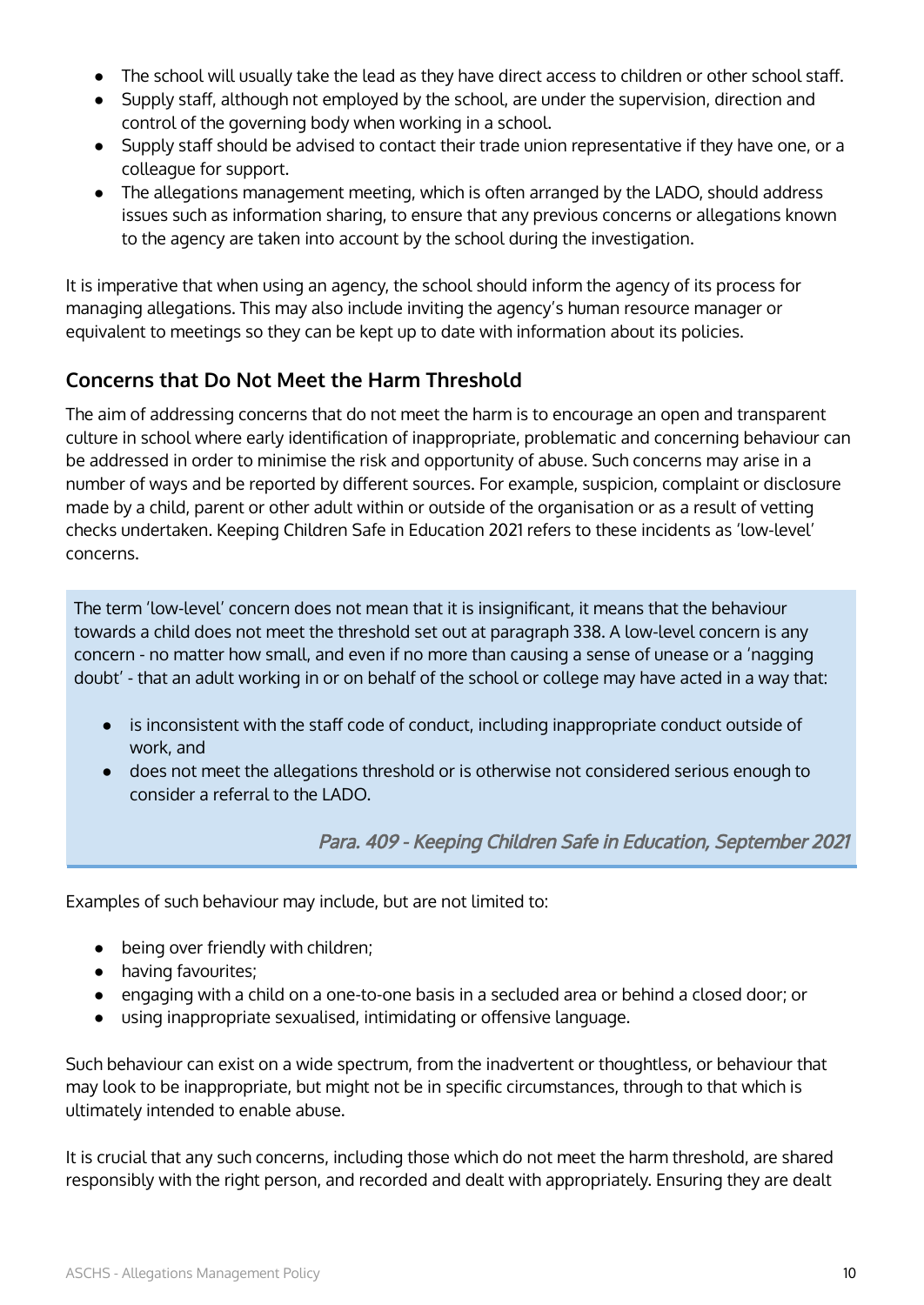with effectively should also protect those working in or on behalf of the school from potential false allegations or misunderstandings.

# **Process For Reporting 'low-Level' Concerns**

Behaviour which is not consistent with the standards and values of the school and does not meet the expectations set out in the Staff Code of Conduct can lead to 'low-level' concerns. Such incidents should be reported by the individual witnessing them to the headteacher. If the concern is in relation to a supply teacher or contractor, once the concern has been reported to the headteacher, the individual's employer should also be notified.

School encourages an environment where staff feel confident to self-refer, where, for example, they have found themselves in a situation which could be misinterpreted, might appear compromising to others, and/or on reflection they believe they have behaved in such a way that they consider falls below the expected professional standards.

#### **Recording 'low-Level' Concerns**

Reports of 'low-level' concerns should be recorded and include:

- The details of the behaviour/concern, including chronological and concise details which are as precise and accurate as possible.
- The context in which the behaviour/concern took place.
- Details of the individual reporting the concern (unless they wish to remain anonymous).
- The signature of the person who has recorded the concern, time and date.

These records will be kept confidential and secure in line with the Data Protection Act 2018 and GDPR.

These records should be regularly reviewed in order for potential patterns of concerning, problematic or inappropriate behaviour to be identified. If patterns of concerning behaviour are identified, the Head Teacher and the Designated Safeguarding Lead will decide on the course of action, either through the school's disciplinary procedures or where a pattern of behaviour moves from a concern to meeting the harms threshold, in which case it should be referred to the LADO.

Consideration should also be given to whether there are wider cultural issues within the school or college that enabled the behaviour to occur and where appropriate policies could be revised or extra training delivered to minimise the risk of it happening again.

#### **Responding to 'low-Level' Concerns**

Low-Level concerns should be responded to in a sensitive and proportionate way; maintaining confidence that when such concerns are raised, they will be handled promptly and effectively whilst protecting staff from any false allegations or misunderstandings.

When a report of 'low-level' concerns is received, the headteacher should:

- Collect as much information as possible relating to the concern raised.
- Speak directly to the person raising the concern, if possible.
- Speak to the individual involved and any witnesses.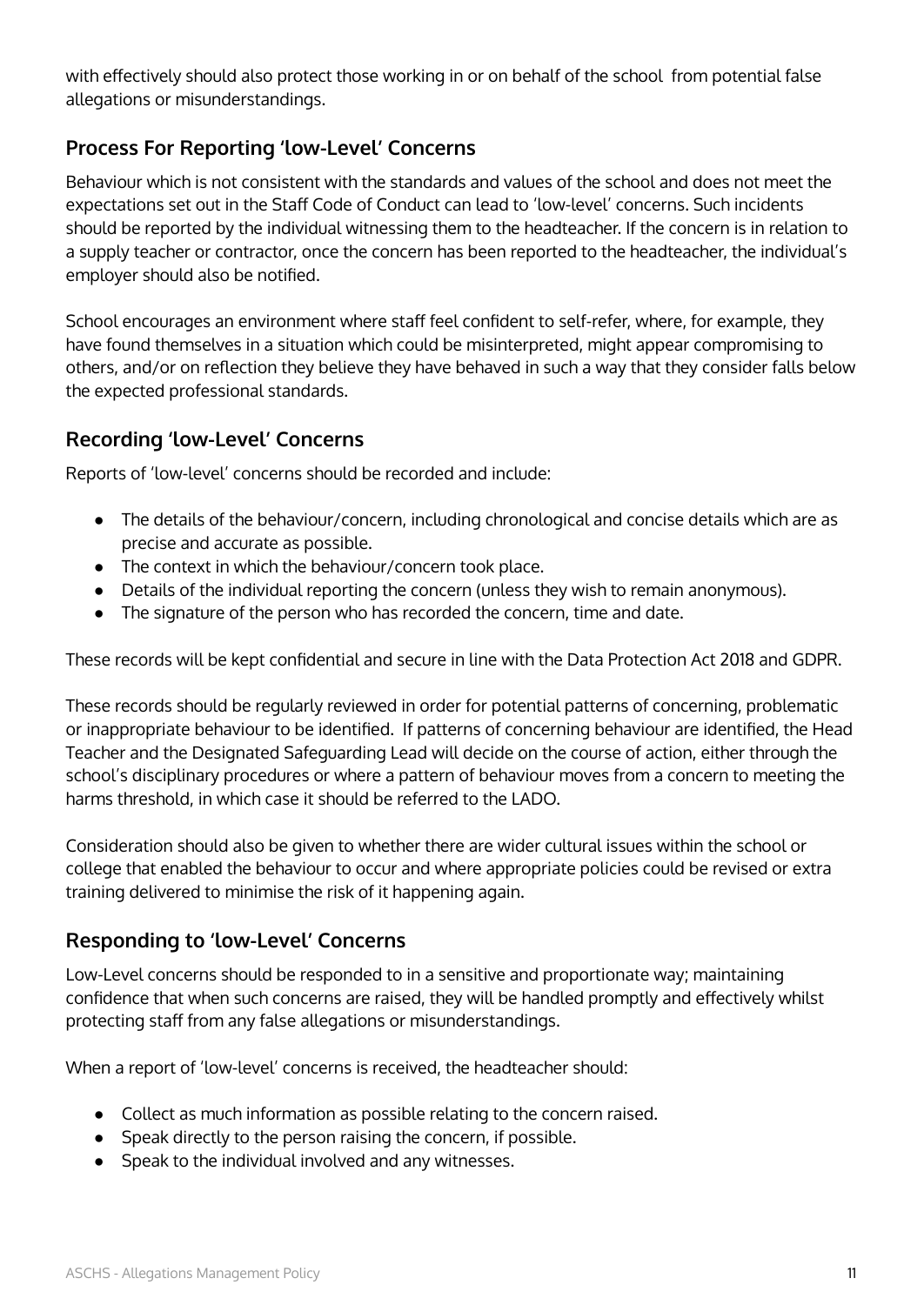Incidents should be addressed on a case by case basis with consideration given to the context, experience and training of the member of staff. In most cases low-level concerns will simply require a conversation with the individual about whom the concerns have been raised. The most useful approach is one that is values based, for example:

"I am sure you subscribe to our school values, so help me understand how you came to behave in <sup>a</sup> way which is not in keeping with those, so that we can understand what actions or support you might need so that we can both be confident that it will not happen again..."

The headteacher will then review and categorise the behaviour, checking to see if it meets the 'Harm Threshold' or not. If the headteacher is in any doubt as to whether the Harm Threshold is met, the Knowsley Education Safeguarding Officer or LADO will be contacted for further advice.

If it is clear the behaviour **does not** meet the Harm Threshold, consideration should be given regarding the actions to be taken. The headteacher should:

- Record all conversations including advice given if the Knowsley Education Safeguarding Officer or LADO have been contacted.
- Record any actions to be taken following the report of the 'low-level' concern.
- Record the rationale for any decisions/actions taken.

### **Next Steps**

The process of reporting 'low-level' concerns is included in the induction of all new staff into the school. All staff will also annually revisit the following:

- Staff Code of Conduct
- Whistle Blowing procedures
- The process of reporting concerns about adults who work with children, including the process for reporting 'low level' concerns.

In addition, the headteacher will regularly inform the Governing Body about the implementation of the low-level concerns reporting process and any evidence of its effectiveness. The Governing Body may also review an anonymised sample of low-level concerns at regular intervals, in order to ensure that these concerns have been responded to promptly and appropriately.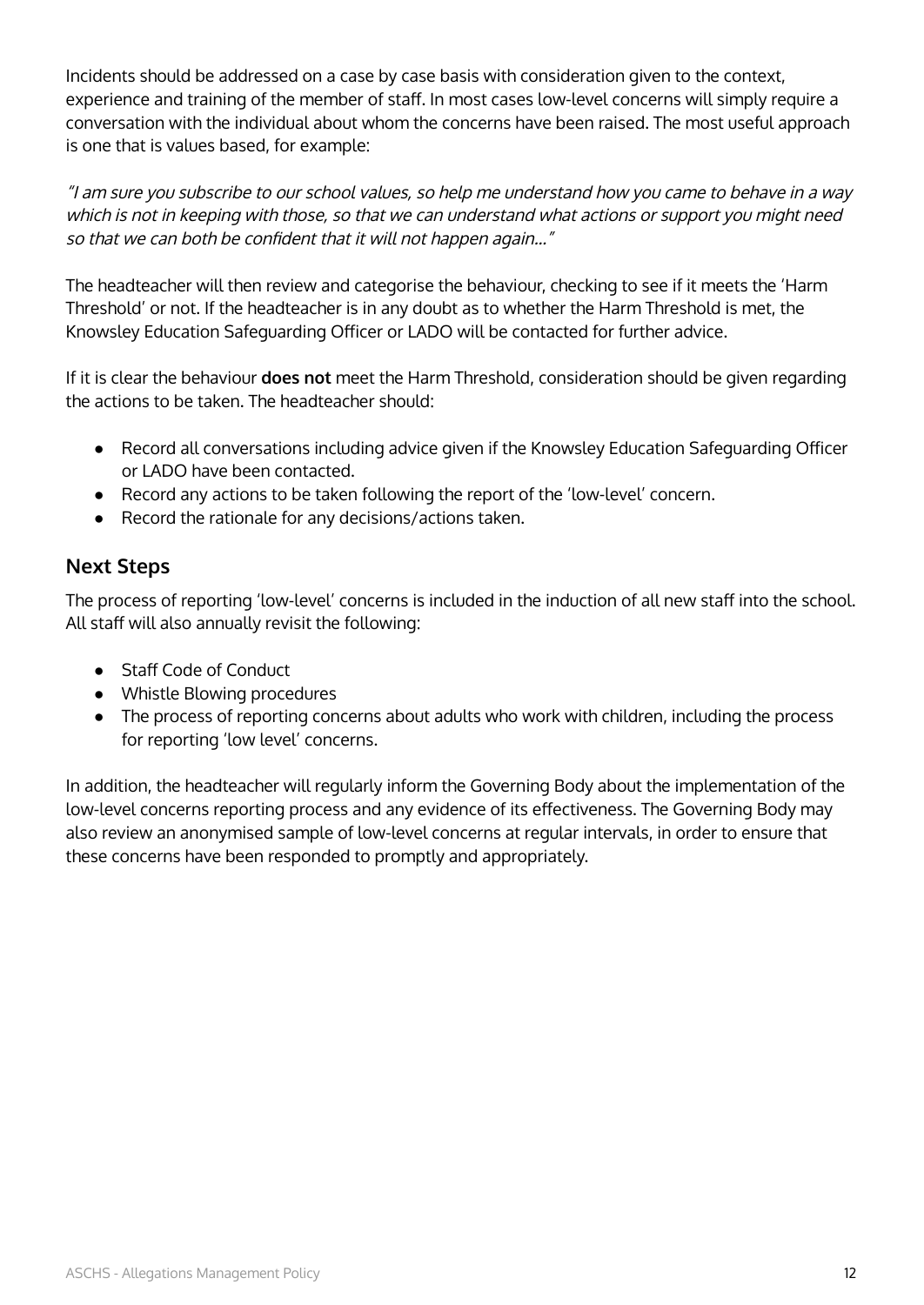### **Allegations Management Process**

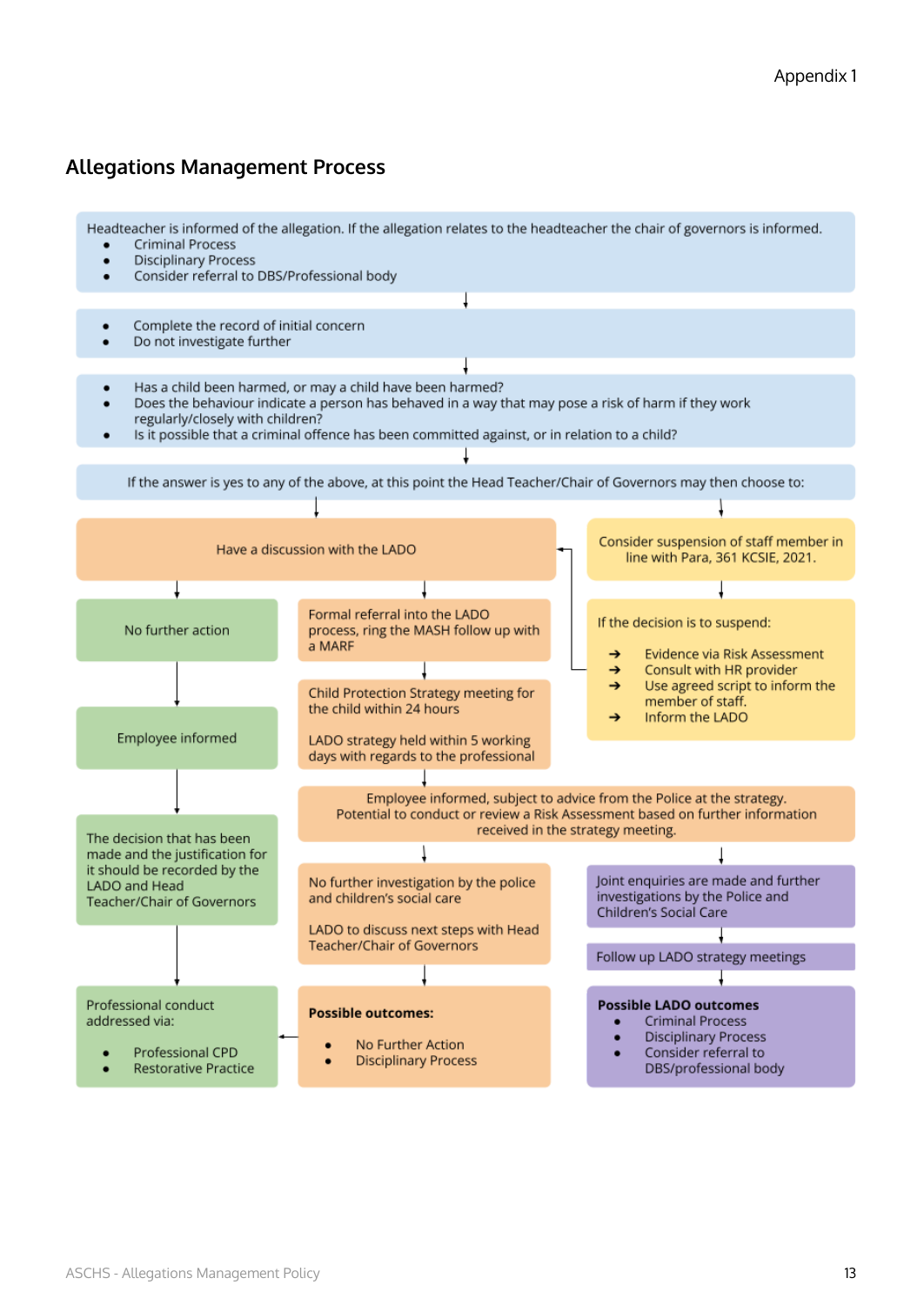# **Allegations Against Staff - Record of Initial Concern**

| All Saints Catholic High School               |  |
|-----------------------------------------------|--|
| Name of Head Teacher or Chair<br>of Governors |  |
| Date of incident                              |  |
| Date Reported                                 |  |

| Information about the member of staff against whom the allegation has been made: |  |
|----------------------------------------------------------------------------------|--|
| Name                                                                             |  |
| Role/Position in school and<br>length of service                                 |  |
| <b>DOB</b>                                                                       |  |
| Home Address                                                                     |  |
| <b>Telephone Number</b>                                                          |  |
| Details of any children who<br>may reside in the same home<br>as this person     |  |
| Details of any previous<br>concerns/conduct issues/<br>allegations               |  |

| Information about the pupil(s) concerned. (Complete a separate document for each pupil) |  |  |
|-----------------------------------------------------------------------------------------|--|--|
| Name                                                                                    |  |  |
| Year Group                                                                              |  |  |
| <b>DOB</b>                                                                              |  |  |
| Home Address                                                                            |  |  |
| Telephone Number                                                                        |  |  |

| Information about the person reporting the concern |  |  |
|----------------------------------------------------|--|--|
| <b>Name</b>                                        |  |  |
| Role / Position in school                          |  |  |
| Telephone Number                                   |  |  |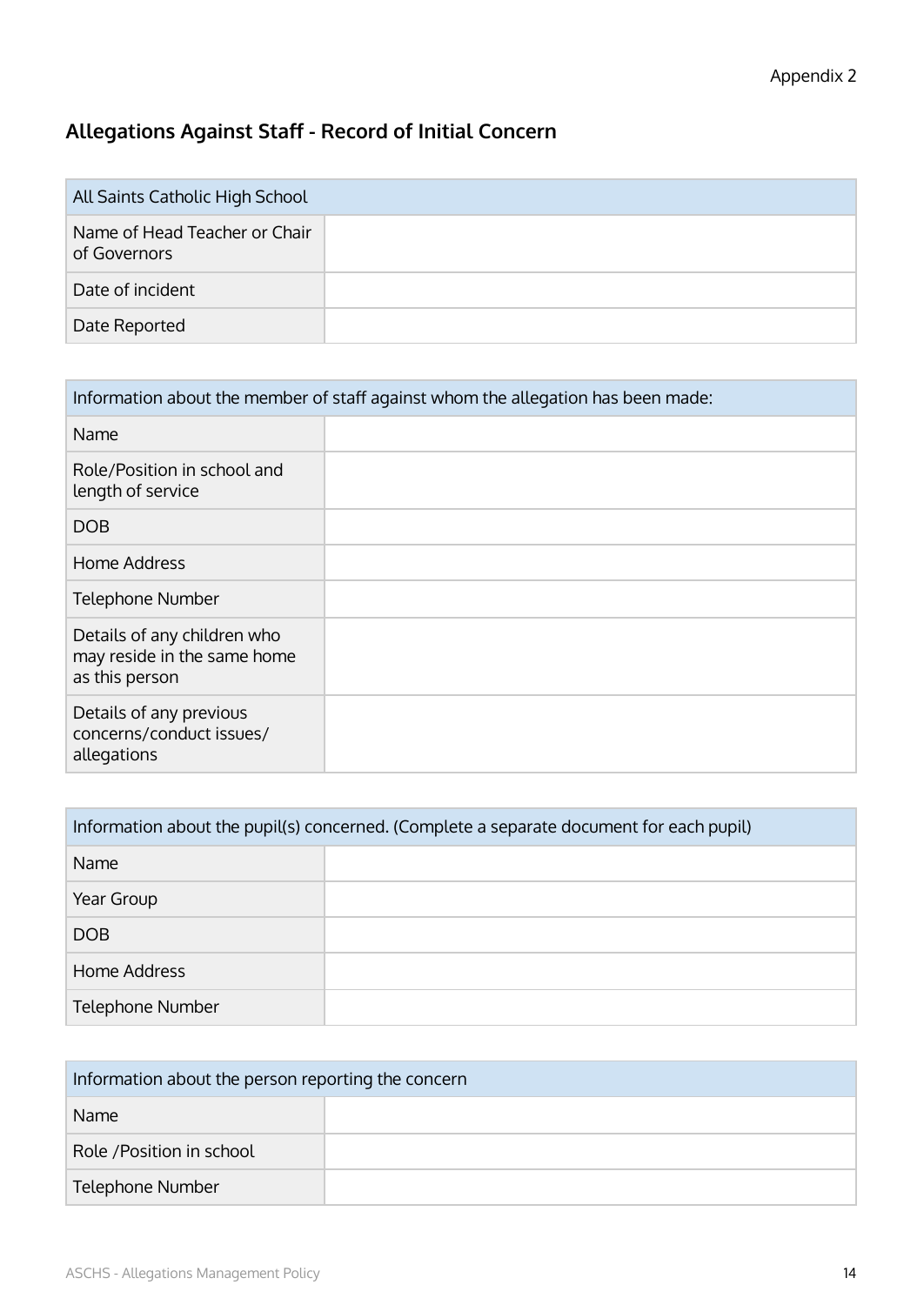Has a child been harmed, or may a child have been harmed?

Does the behaviour indicate a person has behaved in a way that may pose a risk of harm if they work regularly/closely with children?

Is it possible that a criminal offence has been committed against, or in relation to a child?

**If you have answered yes to any of the above please seek further advice from the LADO (Local Authority Designated Officer)**